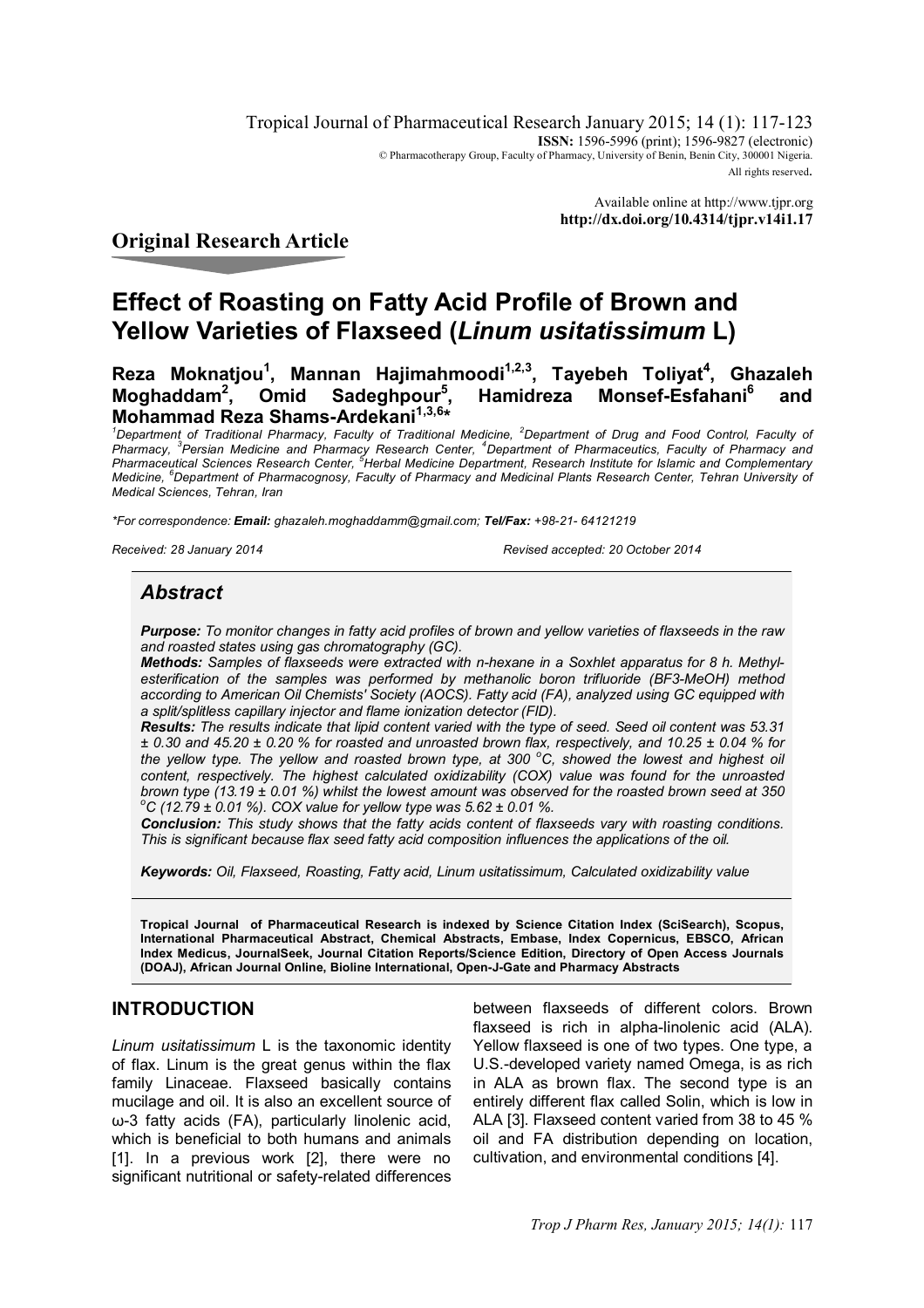Dry heat (roasting) is a widely used processing methods for cereal products, fruits, and vegetables [5] and known to improve the availability of nutrients, inactive enzymes which accelerate nutrient damage, destroy undesirable microorganisms and food contaminants. During processing, cooking and preserving of food, the application of roasting has mixed effects on its nutritive value [6]. Roasting of flaxseed has traditionally been used to prevent gastrointestinal complications in Iran. Flax seeds have been roasted in the laboratory in an aluminum frying pan using a 100 W electric stove as a source of heat [7].

No evidence supporting change in lipid profile during the roasting process of this seed has, to the best of our knowledge, been reported. Therefore, the objective of the current study was to monitor the changes of FA profiles in both raw and roasted brown and yellow flaxseeds using gas chromatography (GC).

#### **EXPERIMENTAL**

#### **Reagents and standards**

All solvents and reagents were used of analytical grade. MeOH, n-Hexane, NaOH, methanolic boron trifluoride (BF3-MeOH) and NaCl,  $Na<sub>2</sub>SO<sub>4</sub>$ were purchased from Merck, (Darmstadt, Germany).

The certified standard mixture of 37-component FA methyl ester (FAMQ-005) was purchased from Accu-standard, USA. Linoleic and linolenic acids were products of Sigma-Supelco while the ester isomer was purchased from Sigma, USA.

#### **Plant materials and treatment**

The brown and yellow flaxseeds were obtained from Jamalzade Medicinal Herb Distribution in Tehran, Iran. The seeds were sealed in a bottle and stored at 4 ˚C until used. The seeds were identified by Dr Gholamreza Amin, a taxonomist and Principal Scientific Officer, Faculty of Pharmacy, Tehran University of Medical Science. Voucher specimens (brown type - no. PMP-734, and yellow type - no. PMP-733) were deposited at the Herbarium of the Department of Pharmacognosy (TEH Herbarium), Faculty of Pharmacy, Tehran University of Medical Science. The roasting procedure was carried out for 10 min at 150, 200, 250, 300 and 350 ˚C in a convention electric oven (R-5550, Sharp, Osaka, Japan).

#### **Oil extraction**

Samples weighting 10 g were separately ground (60-mesh size), using a stainless-steel grinder and the oil extracted in a Soxhlet apparatus for 8 h with n-hexane. The hexane extracts were filtered through lipid-free filter and the hexane evaporated under nitrogen. The extracted oils were weighted to determine the oil content of the seed and were kept away from light at 25 ˚C until used.

#### **Preparation of methylester**

Methyl-esterification was performed by BF<sub>3</sub>-MeOH method according to AOCS [8]. 1 g oil was weighed, then added 10 mL of 0.5 M NaOH in MeOH in 125 mL flask and was heated for 10 min at 100 °C. Then 12 mL BF $_3$ -MeOH reagent was added and the mixture was heated at 100 ˚C for two min. Five mL of N-hexane was added to the mixture and heated for one min. After cooling, 15 mL of saturated solution of NaCl in  $H<sub>2</sub>O$  was added and the solution/mixture was shaken for about 15 s. Then the upper phase was isolated and dried with  $Na<sub>2</sub>SO<sub>4</sub>$  anhydrous. The dryied sample was filtered through a 0.22 mm membrane polytetrafluoroethylene (PTFE) filter and one microgram of the sample solution was injected into the GC.

#### **GC analysis**

The methylester was analyzed using GC series 1200 Agilent, USA equipped with a split (80:20) capillary injector and flame ionization detector (FID). A highly polar capillary column HP-88 (88 % - Cyanopropy) aryl-polysiloxane Length 100 m × film 0.2 µm × ID 0.250 mm (Agilent, USA) was used to separate the cis-trans fatty acid methyl esters (FAMEs). Nitrogen was the carrier and ran at constant flow rate of 0.94 mL/min. The injector and detector temperature were set at 220 and 250  $^{\circ}$ C. Split ratio of 1/100 was used for injector and one microgram of the sample was injected into the GC for analysis. Oven temperature was initiated at 180 ˚C for 30 min, increased by 1.5  $\mathrm{^{\circ}C/m}$ in to 200  $\mathrm{^{\circ}C}$  and then kept constant for 30 min. FAME peaks on the GC were identified by comparison against standard FAME mixture. The peak areas were used to calculate the percentage of FA expressed as the percentage of total FA.

#### **Calculated oxidizability value (COX)**

The oxidative stability of the seeds at different roasting temperature based on unsaturated FA (USFAs) content was calculated using equation 1 [9].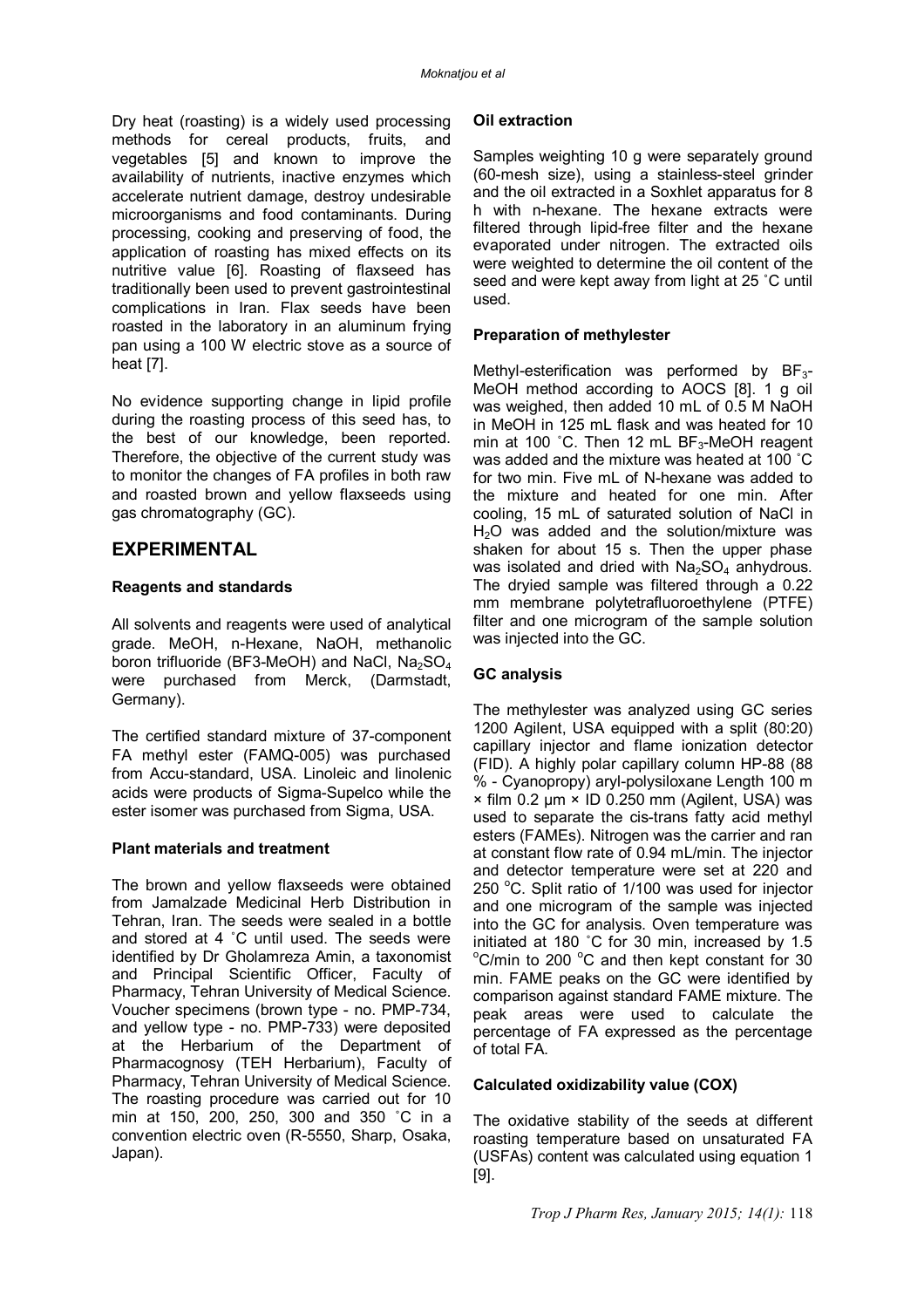$COX = \{1(18.1\%) + 10.3(18.2\%) + 21.6(18.3\%) \times 100$ ………. (1)

where 18:1, 18:2 and 18:3% represent percent contents of oleic, linoleic, linolenic acids, respectively.

#### **Data treatment**

All measurements were replicated three times to improve the reliability of the results. Data were expressed as mean ± SD analyzed using Statistical Program for Social Sciences, version 21 (IBM SPSS Inc, Chicago, USA). One-way analysis of variance (ANOVA) was used for determining significant difference which was set at *p* < 0.05. For data that meet the assumption of variance homogeneity, Tukey post-hoc was used. Also, where the data did not meet the homogeneity of variances, Dunnett post-hoc test was applied.

## **RESULTS**

The results in Table 1 show that there are significant differences in the level of each FA between different varieties and roasting conditions but the calculated ratio of FA did not show any changes under different roasting conditions (Table 2).

The FA percentages and COX values in unroasted yellow and brown type of Flax and roasted brown Flax in different conditions are reported in Table 1. COX value of each Flax seed oil are presented in Table 1. The highest COX value was in unroasted brown type cultivar  $(13.19 \pm 0.01 \%)$ , whilst the minimum amount was found in roasted brown-350 ˚C (12.79 ± 0.01 %). The COX value of yellow type was also 5.62  $± 0.01 %$ .

The seed oil contents varied from  $53.31 \pm 0.30$  to 45.20 ± 0.20 for the roasted and unroasted brown Flax and  $10.25 \pm 0.04$  for the yellow type. Yellow type and roasted brown type Flax at 300 ˚C had the lowest and highest oil content respectively (Table 1).

The ratio of SFAs to USFAs is a useful index to measure edible oil quality. In the current study it was found between 0.135 and 0.143 (Table 3). The maximum content of determined FA is linolenic acid in brown type with  $54.38 \pm 0.04$  % while the highest content was related to linoleic acid in yellow type with  $46.45 \pm 0.21$  %. It must be emphasized that the erucic, arachidonic, tricosanoic, methyl cis 13.16-docasadienoic and

cis-5.8.11.14.17-eicosapentaenoic acid were marginal in most of the assessed temperatures.

Figures 1 and 2 show the chromatogram of fatty acids found in one randomly selected of brown and yellow type sample respectively by GC. As can be seen in Table 2, the calculated FA, and so oil content was compared with U.S. Department of agriculture, agricultural research service [10], grain research laboratory and commercial laboratory (11). USFAs contents in studied types were dramatically higher than those stated in the references cited above. The major FA compounds were linolenic, oleic and linoleic in brown type and linoleic, oleic and palmitic acid in yellow type, respectively. Furthermore, omega 3 in brown type  $(54.62 \pm$ 0.03 %) and omega 6 in yellow type  $(46.75 \pm 1)$ 0.21 %) were the main component. The ratio omega−6 to omega−3 ratio stayed stable during the roasting process for brown type  $(0.22 \pm 0.06)$ %) while the detected amount of this ratio in yellow was noticeably higher with  $(20.37 \pm 0.32)$ %).

## **DISCUSSION**

The brown type of the flaxseed has been traditionally used in roasted form in foods and galenical drugs in Iran. Significant positive effects of flaxseed on cardiovascular system and its anticancer properties are associated with its oil content and omega FAs. Thus, as mentioned previously, the objectives of this study was to monitor changes in FA profiles with temperature. The result from grain research laboratory, commercial laboratory and United State Department of Agriculture showed that the total oil content of unroasted flax seed was different from that of this study as the amount of oil content of the brown type used in the present study was higher by about 6 % but lower by about 30 % when compared with other studies [10]. A previous report has claimed that the highest oil content in flax seed is at the lowest temperature for the period of seed development [12].

With regard to oil content, the significant differences were found between roasted brown types at different temperatures from the initial temperature of 150 ˚C to the highest temperature of 350 ˚C. Roasted seeds at 300 and 350 ˚C have higher amounts of oil content than the other roasted seeds. It seems that this fact could be due to loss of moisture at higher temperatures. On the other hand, Lawal (1986) showed that the moisture content of *Treculia africana* decrease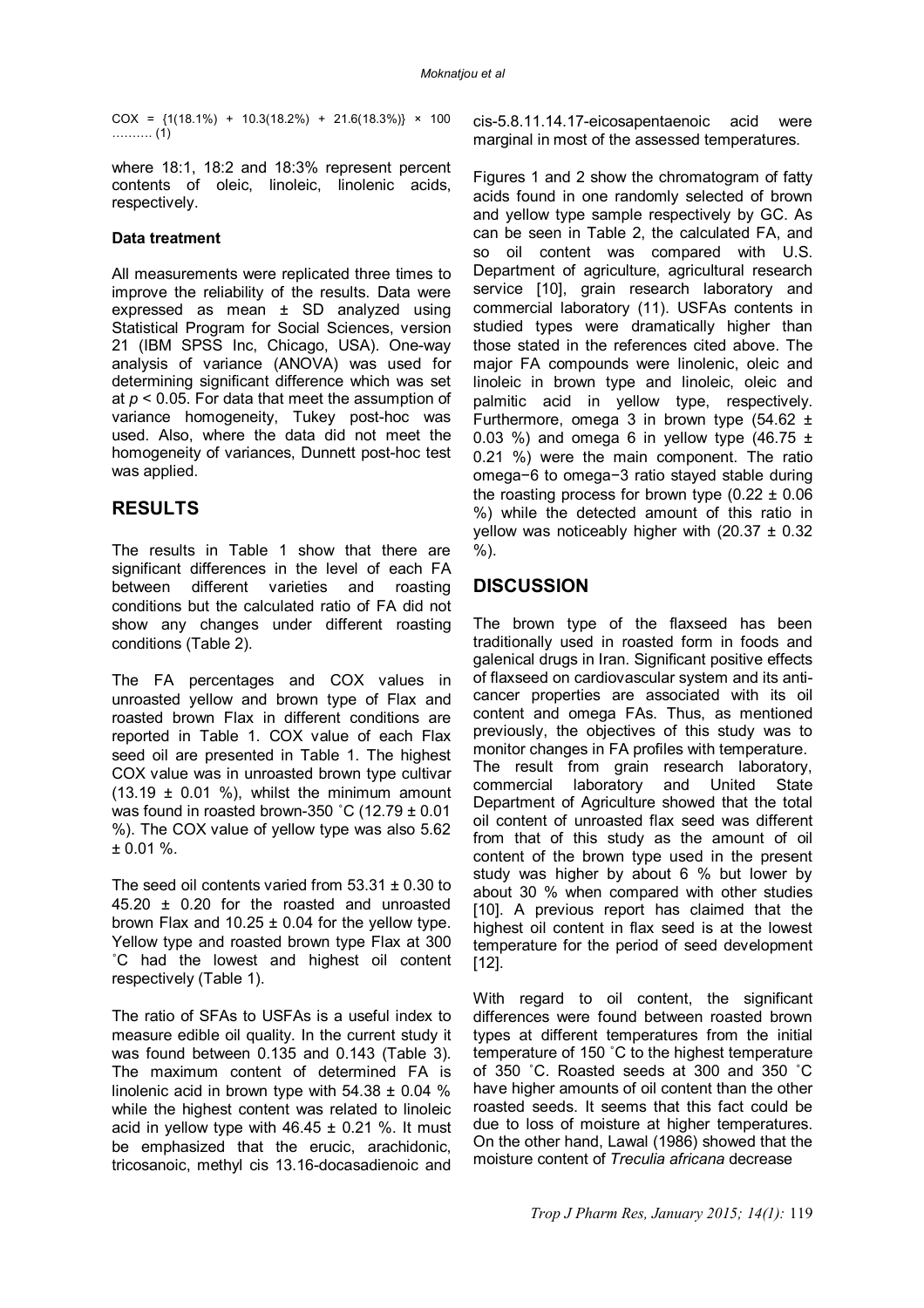| <b>Fatty</b><br><b>Acid</b> | <b>Unroasted</b><br><b>Brown Flax</b> | <b>Brown Flax</b><br>roasted at<br>150°C | <b>Brown Flax</b><br>roasted at<br>200 °C | <b>Brown Flax</b><br>roasted at<br>250 °C | <b>Brown Flax</b><br>roasted at<br>300 °C | <b>Brown Flax</b><br>roasted at<br>350 °C | <b>Unroasted</b><br><b>Yellow Flax</b> |
|-----------------------------|---------------------------------------|------------------------------------------|-------------------------------------------|-------------------------------------------|-------------------------------------------|-------------------------------------------|----------------------------------------|
| $\overline{C14:0}$          | $0.05 \pm 0.00^{b}$                   | $0.05 \pm 0.00^{b}$                      | $0.05 \pm 0.02^{b}$                       | $0.05 \pm 0.01^{b}$                       | $0.05 \pm 0.01^{b}$                       | $0.05 \pm 0.02^{b}$                       | $0.16 \pm 0.00^a$                      |
| C15:0                       | $0.02 \pm 0.00^a$                     | $0.01 \pm 0.00$ <sup>c</sup>             | $0.02 \pm 0.00^a$                         | $0.02 \pm 0.00^a$                         | $0.03 \pm 0.00^a$                         | $0.02 \pm 0.00^a$                         | $0.01 \pm 0.00^{\circ}$                |
| C16:0                       | $6.17 \pm 0.01^e$                     | $6.31 \pm 0.00$ <sup>d</sup>             | $6.50 \pm 0.01$ °                         | $6.51 \pm 0.01$ <sup>c</sup>              | $6.69 \pm 0.01^b$                         | $6.48 \pm 0.01^{\circ}$                   | $11.74 \pm 0.12^a$                     |
| C16:1c                      | $0.08 \pm 0.00$ <sup>c</sup>          | $0.08 \pm 0.00$ <sup>c</sup>             | $0.08 \pm 0.00$ <sup>c</sup>              | $0.09 \pm 0.00^b$                         | $0.09 \pm 0.00^b$                         | $0.07 \pm 0.00$ <sup>d</sup>              | $0.11 \pm 0.00^a$                      |
| C17:0                       | $0.04 \pm 0.00$ <sup>c</sup>          | $0.04 \pm 0.00$ <sup>c</sup>             | <b>ND</b>                                 | $0.05 \pm 0.00^b$                         | $0.06 \pm 0.001^a$                        | $0.05 \pm 0.00^b$                         | $0.06 \pm 0.00^a$                      |
| C18:0                       | $5.67 \pm 0.01^b$                     | $5.85 \pm 0.00^a$                        | $5.61 \pm 0.00^b$                         | $5.62 \pm 0.01^b$                         | $5.84 \pm 0.01^a$                         | $5.95 \pm 0.02^a$                         | $1.55 \pm 0.02^c$                      |
| C18:1c                      | 20.18±0.01 <sup>e</sup>               | 20.70±0.02°                              | 20.38±0.02 <sup>d</sup>                   | 20.49±0.03 <sup>d</sup>                   | 20.98±0.08 <sup>b</sup>                   | $21.23 \pm 0.05^b$                        | 35.50±0.30 <sup>a</sup>                |
| C18:2c                      | 12.09±0.00°                           | 12.10±0.01 <sup>c</sup>                  | 12.30±0.01 <sup>b</sup>                   | 12.01±0.01 <sup>d</sup>                   | 12.24±0.04 <sup>b</sup>                   | 12.02±0.21 <sup>d</sup>                   | 46.65±0.21 <sup>a</sup>                |
| C18:3c                      | 54.38±0.04 <sup>a</sup>               | 53.49±0.04 <sup>b</sup>                  | 53.73±0.02 <sup>b</sup>                   | $53.61 \pm 0.06^b$                        | 52.74±0.22 <sup>c</sup>                   | $52.51 \pm 0.31$ <sup>c</sup>             | $2.14 \pm 0.04^d$                      |
| C21:0                       | $0.11 \pm 0.00^b$                     | $0.11 \pm 0.00^b$                        | $0.11 \pm 0.00^b$                         | $0.11 \pm 0.00^b$                         | $0.11 \pm 0.00^b$                         | $0.11 \pm 0.00^b$                         | $1.02 \pm 0.02^a$                      |
| C22:0                       | $0.02 \pm 0.00^a$                     | $0.01 \pm 0.00^b$                        | $0.02 \pm 0.00^a$                         | $0.02 \pm 0.00^a$                         | $0.02 \pm 0.00^a$                         | $0.01 \pm 0.00^b$                         | $0.02 \pm 0.00^a$                      |
| C20:3c                      | $0.19 \pm 0.01^a$                     | $0.19 \pm 0.00^a$                        | $0.18 \pm 0.00^b$                         | $0.20 \pm 0.00^a$                         | $0.20 \pm 0.00^a$                         | $0.21 \pm 0.00^a$                         | $0.07 \pm 0.00$ <sup>c</sup>           |
| C22:1c                      | $0.19 \pm 0.01^a$                     | <b>ND</b>                                | <b>ND</b>                                 | <b>ND</b>                                 | <b>ND</b>                                 | <b>ND</b>                                 | <b>ND</b>                              |
| C20:4c                      | $0.3 \pm 0.00^a$                      | <b>ND</b>                                | $0.03 \pm 0.00^a$                         | <b>ND</b>                                 | <b>ND</b>                                 | <b>ND</b>                                 | <b>ND</b>                              |
| C23:0                       | $0.02 \pm 0.00$ <sup>c</sup>          | <b>ND</b>                                | $0.04 \pm 0.00^{b}$                       | <b>ND</b>                                 | <b>ND</b>                                 | <b>ND</b>                                 | $0.18 \pm 0.00^a$                      |
| C22:2c                      | $0.03 \pm 0.01^b$                     | $0.03 \pm 0.01^b$                        | $0.04 \pm 0.01^a$                         | $0.05 \pm 0.02^a$                         | $0.02 \pm 0.00^b$                         | $0.03 \pm 0.01^b$                         | $0.03 \pm 0.00^b$                      |
| C20:5c                      | <b>ND</b>                             | <b>ND</b>                                | <b>ND</b>                                 | <b>ND</b>                                 | <b>ND</b>                                 | <b>ND</b>                                 | $0.03 \pm 0.00^a$                      |
| C24:1c                      | $0.11 \pm 0.00^a$                     | $0.09 \pm 0.00^b$                        | $0.09 \pm 0.00^b$                         | $0.10 \pm 0.01^a$                         | $0.09 \pm 0.01^b$                         | $0.11 \pm 0.01^a$                         | $0.07 \pm 0.00$ <sup>c</sup>           |
| C22:6c                      | $0.05 \pm 0.00^b$                     | $0.04 \pm 0.00$ <sup>c</sup>             | $0.04 \pm 0.01$ <sup>c</sup>              | $0.09 \pm 0.00^a$                         | $0.01 \pm 0.00$ <sup>c</sup>              | $0.02 \pm 0.00$ <sup>d</sup>              | $0.05 \pm 0.00^b$                      |
| $\Sigma$ P,M,L              | $6.22 \pm 0.01^e$                     | $6.324 \pm 0.01$ <sup>d</sup>            | $6.56 \pm 0.10^c$                         | $6.56 \pm 0.01^c$                         | $6.72 \pm 0.01^b$                         | $6.54 \pm 0.01^c$                         | $11.91 \pm 0.03^a$                     |
| <b>SFA</b>                  | $11.89 \pm 0.00$ <sup>d</sup>         | $12.11 \pm 0.01$ <sup>c</sup>            | 12.17±0.02 <sup>c</sup>                   | 12.19±0.02 <sup>c</sup>                   | 12.56±0.02 <sup>b</sup>                   | $12.44 \pm 0.03^b$                        | $13.47 \pm 0.14^a$                     |
| <b>MUFA</b>                 | 20.60±0.02 <sup>d</sup>               | 20.90±0.01°                              | 20.58±0.02 <sup>d</sup>                   | 20.71±0.03 <sup>d</sup>                   | 21.20±0.08 <sup>b</sup>                   | $21.44 \pm 0.05^b$                        | 35.76±0.31 <sup>ª</sup>                |
| <b>PUFA</b>                 | 67.29±0.03 <sup>a</sup>               | 66.42±0.04°                              | 66.90±0.03 <sup>b</sup>                   | 66.51±0.06°                               | 65.72±0.28 <sup>a</sup>                   | 65.38±0.54 <sup>a</sup>                   | 49.23±0.25 <sup>d</sup>                |
| Omega 3                     | 54.63±0.03 <sup>a</sup>               | 53.73±0.04 <sup>b</sup>                  | 53.96±0.05 <sup>b</sup>                   | 53.90±0.06 <sup>b</sup>                   | 52.97±0.22 <sup>b</sup>                   | 52.77±0.31 <sup>b</sup>                   | $2.29 \pm 0.04^c$                      |
| Omega <sub>6</sub>          | $12.35 \pm 0.00$ <sup>c</sup>         | $12.32 \pm 0.07$ <sup>d</sup>            | $12.57 \pm 0.01^b$                        | 12.27±0.01 <sup>d</sup>                   | 12.47±0.04 <sup>b</sup>                   | 12.28±0.21 <sup>d</sup>                   | 46.75±0.21 <sup>a</sup>                |
| Omega 9                     | 20.52±0.03d                           | 20.83±0.01 <sup>c</sup>                  | 20.52±0.02 <sup>d</sup>                   | 20.63±0.03 <sup>d</sup>                   | 21.10±0.08 <sup>b</sup>                   | 21.39±0.05 <sup>b</sup>                   | 35.58±0.30 <sup>a</sup>                |
| Omega6/<br>omega3           | $0.22 \pm 0.03^b$                     | $0.23 \pm 0.06^{b}$                      | $0.23 \pm 0.12^b$                         | $0.22 \pm 0.03^b$                         | $0.23 \pm 0.07^b$                         | $0.23 \pm 0.07^b$                         | 20.37±0.32 <sup>a</sup>                |
| COX<br>value                | 13.19±0.01 <sup>a</sup>               | $13.01 \pm 0.01^b$                       | $13.01 \pm 0.01^b$                        | $13.02 \pm 0.01^b$                        | 12.86±0.01 <sup>c</sup>                   | 12.79±0.01 <sup>c</sup>                   | $5.62 \pm 0.01^d$                      |
| Oil<br>content              | $45.20 \pm 0.20$ <sup>d</sup>         | 47.24±0.25°                              | 47.31±0.30°                               | 52.64±0.27 <sup>a</sup>                   | $53.31 \pm 0.30^a$                        | $51.62 \pm 0.39^b$                        | $10.25 \pm 0.04^e$                     |

**Table 1:** Percentage fatty acid composition of Flax oil at different roasting temperature

*Values in the same row bearing different superscripts are significantly different (P≤0.05).ND not detected. , Data are expressed as mean ± SD* (n = 3)*. . ∑P, M, L=Sum of Plametic, Myristic, Lauric ; SFA= Saturated Fatty Acid ; PUFA= Poly Unsaturated Fatty Acid ; MUFA= Mono Unsaturated Fatty Acid; COX value= Calculated oxidizability value*

dramatically (16.1 %) during the roasting process ( $p < 0.01$ ) [13].

COX value is an index calculated based on USFA [9]. High PUFA of flax oil is readily oxidized during the roasting process [11]. The calculated COX value for flax seeds decreased at higher temperatures.

PUFA from flax oil are essential for human diet and decrease the risk of cholesterol oxidation diseases. Consumption of oleic, linoleic and

linolenic acid decrease the level of LDL in human blood. As a medicinal point of view, the linolenic acid content of 1-10 % reduces blood cholesterol levels. Also, linolenic acid was present in amounts of  $54.38 \pm 0.42$  % for brown and  $2.14 \pm 0.04$  % for yellow type. Flax seed grown in USA gave 45 – 52 % linolenic acid whereas this value content of Western Canadian Flaxseed was 59 % which were quite similar to New Zealand flax seed [14].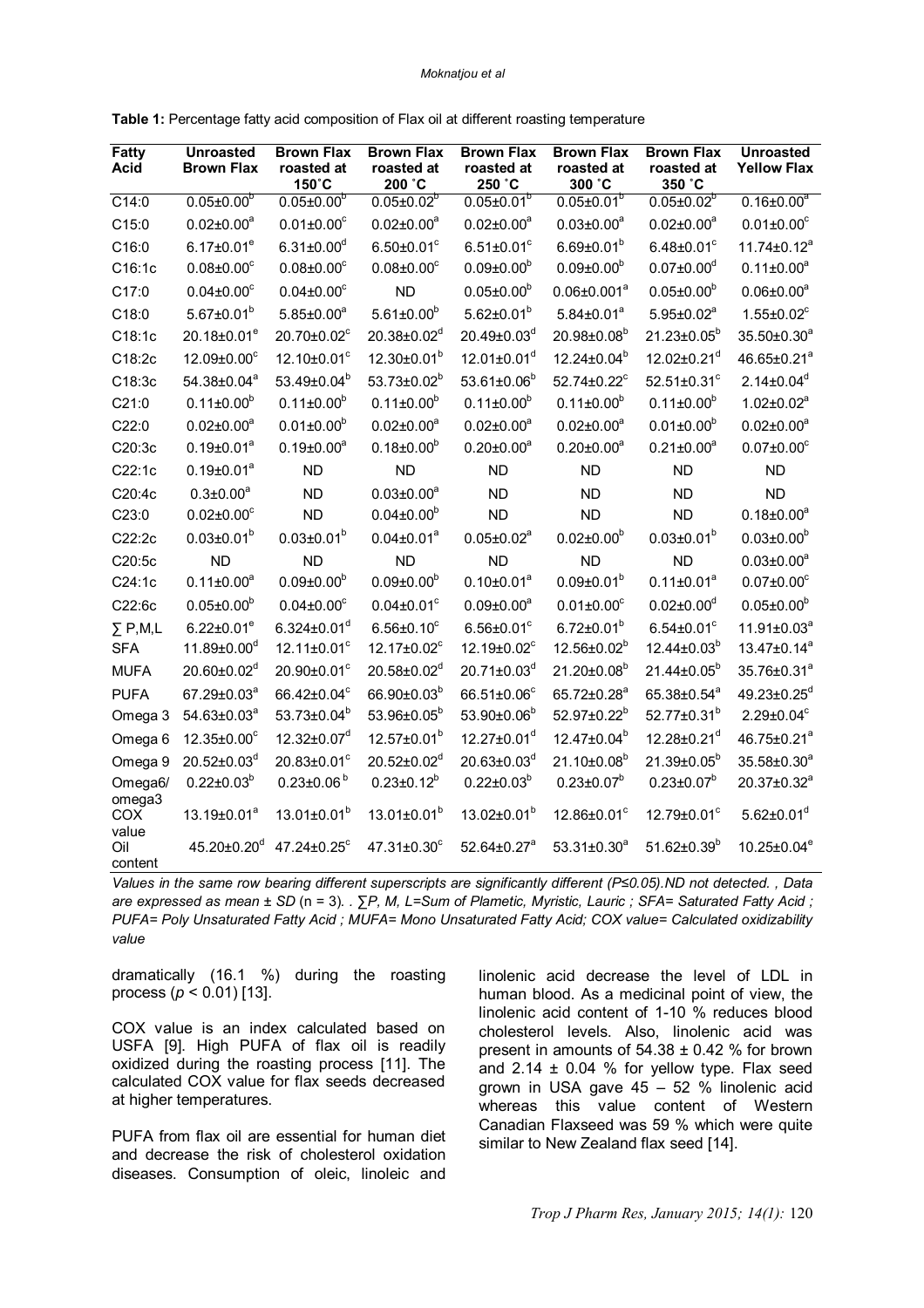| <b>Table 2:</b> Unroasted flax fatty acids content % |  |
|------------------------------------------------------|--|
|------------------------------------------------------|--|

| <b>Butyric</b><br>ND<br>ND<br>Caproic<br>ND<br>ND<br>Caprylic<br>$0.001 \pm 0.001$<br>$0.01 \pm 0.00$<br>Capric<br>$0.001 \pm 0.00$<br>$0.004 \pm 0.00$<br>ND<br>Undecanoic<br>ND<br>Lauric<br>$0.01 \pm 0.00$<br>$0.01 \pm 0.00$<br>Tridecanoic<br>ND<br>ND<br>0.02<br><b>ND</b><br><b>ND</b><br>Myristic<br>$0.05 \pm 0.00$<br>$0.16 \pm 0.00$<br>Myristoleic<br><b>ND</b><br><b>ND</b><br>0.01<br>Pentadecanoic<br>$0.02 \pm 0.00$<br>$0.01 \pm 0.00$<br>Cis-10-pentadecenoic acid<br>ND<br>ND<br>4.89<br>5.15<br>Palmitic<br>$6.16 \pm 0.01$<br>11.74±0.12<br>$5.61 \pm 0.19$<br>Palmitoleic<br>Trace<br>$0.08 + 0.00$<br>$0.11 \pm 0.00$<br>$0.06 + 0.01$<br>Heptadecanoic<br>$0.04 \pm 0.00$<br>$0.06 \pm 0.00$<br>0.045<br>Cis-10-heptadecenoic<br>$0.02 \pm 0.00$<br>$0.06 \pm 0.00$<br>2.81<br>Stearic<br>5.67±0.01<br>1.55±0.020<br>$3.15 \pm 0.33$<br>3.09<br>Elaidic acid<br><b>ND</b><br>$0.02 \pm 0.00$<br>18.90<br>Oleic<br>20.18±0.01<br>35.50±0.30<br>18.50±1.86<br>18.67<br>Linoeleidate<br>ND<br>ND<br>$0.041 \pm 0.00$<br>$0.05 \pm 0.00$<br>T-linoleic acid<br><b>ND</b><br><b>ND</b><br>T-linoleic acid<br>12.09±0.00<br>46.65±0.21<br>14.44±0.80<br>13.55<br>14.08<br>Linoleic<br><b>ND</b><br>0.13<br>Trace<br>Trace<br>Arachidic<br>$0.01 \pm 0.00$<br>T-linolenic acid<br>$0.03 \pm 0.00$<br>$0.15 \pm 0.00$<br>T-linolenic acid<br>$0.39 \pm 0.00$<br>$0.23 \pm 0.00$<br>Linolenic<br>54.38±0.42<br>$2.14 \pm 0.04$<br>57.11±1.68<br>59.07<br>58.762<br>Heneicosanoic<br>$0.11 \pm 0.00$<br>$1.02 \pm 0.20$<br>Methyl cis11,14-Eicosadienoic<br>ND<br>$0.005 \pm 0.00$<br>$0.02 \pm 0.00$<br>$0.02 \pm 0.00$<br>0.13<br>Trace<br>ND.<br>Behenic<br>ND<br>Methyl cis8,11,14,eicosatrienoic<br>$0.19{\pm}0.01$<br>$0.07 \pm 0.00$<br>ND.<br>0.03<br><b>ND</b><br>Erucic<br>$0.19{\pm}0.01$<br>ND<br>ND.<br><b>ND</b><br>$0.03 \pm 0.00$<br>Methyl cis11,14,17-Eicosatrienoic<br>acid<br><b>ND</b><br><b>ND</b><br>Arachidonic<br>$0.03 \pm 0.00$<br>ND<br>Tricosanoic<br>$0.02 \pm 0.00$<br>$0.18 + 0.00$<br><b>ND</b><br><b>ND</b><br>Methyl cis 13.16-docasadienoic<br>$0.02 \pm 0.00$<br>$0.03 \pm 0.00$<br>0.01<br>Lignoceric<br>ND<br><b>ND</b><br>0.07<br>Trace<br>ND<br>Cis-5.8.11.14.17-<br>ND<br>$0.28 + 0.00$<br>Eicosapentaenoic<br>0.16<br>0.25<br><b>ND</b><br>Methyl cis-15-tetracosenoate<br>$0.11 \pm 0.00$<br>$0.07 \pm 0.00$<br>Cis, 4, 7, 10, 13, 16, 19-<br>$0.04 \pm 0.00$<br>$0.05 \pm 0.00$<br>docosahexanoic<br>$2.29 \pm 0.04$<br>Omega 3<br>54.62±0.03<br>Omega 6<br>12.35±0.00<br>46.75±0.21<br>Omega 9<br>20.52±0.03<br>$35.58 \pm 0.30$<br>SFA<br>3.66<br>11.89±0.00<br>13.47±0.14<br><b>MUFA</b><br>7.52<br>20.60±0.02<br>35.76±0.31 | Parameter | <b>Brown flax</b> | Yellow flax | <b>USDA/ARS</b> | <b>GRL</b> | $\overline{\text{CL}}$ |
|---------------------------------------------------------------------------------------------------------------------------------------------------------------------------------------------------------------------------------------------------------------------------------------------------------------------------------------------------------------------------------------------------------------------------------------------------------------------------------------------------------------------------------------------------------------------------------------------------------------------------------------------------------------------------------------------------------------------------------------------------------------------------------------------------------------------------------------------------------------------------------------------------------------------------------------------------------------------------------------------------------------------------------------------------------------------------------------------------------------------------------------------------------------------------------------------------------------------------------------------------------------------------------------------------------------------------------------------------------------------------------------------------------------------------------------------------------------------------------------------------------------------------------------------------------------------------------------------------------------------------------------------------------------------------------------------------------------------------------------------------------------------------------------------------------------------------------------------------------------------------------------------------------------------------------------------------------------------------------------------------------------------------------------------------------------------------------------------------------------------------------------------------------------------------------------------------------------------------------------------------------------------------------------------------------------------------------------------------------------------------------------------------------------------------------------------------------------------------------------------------------------------------------------------------------------------------------------------------------------------------------------------------------------------------------------------|-----------|-------------------|-------------|-----------------|------------|------------------------|
|                                                                                                                                                                                                                                                                                                                                                                                                                                                                                                                                                                                                                                                                                                                                                                                                                                                                                                                                                                                                                                                                                                                                                                                                                                                                                                                                                                                                                                                                                                                                                                                                                                                                                                                                                                                                                                                                                                                                                                                                                                                                                                                                                                                                                                                                                                                                                                                                                                                                                                                                                                                                                                                                                             |           |                   |             |                 |            |                        |
|                                                                                                                                                                                                                                                                                                                                                                                                                                                                                                                                                                                                                                                                                                                                                                                                                                                                                                                                                                                                                                                                                                                                                                                                                                                                                                                                                                                                                                                                                                                                                                                                                                                                                                                                                                                                                                                                                                                                                                                                                                                                                                                                                                                                                                                                                                                                                                                                                                                                                                                                                                                                                                                                                             |           |                   |             |                 |            |                        |
|                                                                                                                                                                                                                                                                                                                                                                                                                                                                                                                                                                                                                                                                                                                                                                                                                                                                                                                                                                                                                                                                                                                                                                                                                                                                                                                                                                                                                                                                                                                                                                                                                                                                                                                                                                                                                                                                                                                                                                                                                                                                                                                                                                                                                                                                                                                                                                                                                                                                                                                                                                                                                                                                                             |           |                   |             |                 |            |                        |
|                                                                                                                                                                                                                                                                                                                                                                                                                                                                                                                                                                                                                                                                                                                                                                                                                                                                                                                                                                                                                                                                                                                                                                                                                                                                                                                                                                                                                                                                                                                                                                                                                                                                                                                                                                                                                                                                                                                                                                                                                                                                                                                                                                                                                                                                                                                                                                                                                                                                                                                                                                                                                                                                                             |           |                   |             |                 |            |                        |
|                                                                                                                                                                                                                                                                                                                                                                                                                                                                                                                                                                                                                                                                                                                                                                                                                                                                                                                                                                                                                                                                                                                                                                                                                                                                                                                                                                                                                                                                                                                                                                                                                                                                                                                                                                                                                                                                                                                                                                                                                                                                                                                                                                                                                                                                                                                                                                                                                                                                                                                                                                                                                                                                                             |           |                   |             |                 |            |                        |
|                                                                                                                                                                                                                                                                                                                                                                                                                                                                                                                                                                                                                                                                                                                                                                                                                                                                                                                                                                                                                                                                                                                                                                                                                                                                                                                                                                                                                                                                                                                                                                                                                                                                                                                                                                                                                                                                                                                                                                                                                                                                                                                                                                                                                                                                                                                                                                                                                                                                                                                                                                                                                                                                                             |           |                   |             |                 |            |                        |
|                                                                                                                                                                                                                                                                                                                                                                                                                                                                                                                                                                                                                                                                                                                                                                                                                                                                                                                                                                                                                                                                                                                                                                                                                                                                                                                                                                                                                                                                                                                                                                                                                                                                                                                                                                                                                                                                                                                                                                                                                                                                                                                                                                                                                                                                                                                                                                                                                                                                                                                                                                                                                                                                                             |           |                   |             |                 |            |                        |
|                                                                                                                                                                                                                                                                                                                                                                                                                                                                                                                                                                                                                                                                                                                                                                                                                                                                                                                                                                                                                                                                                                                                                                                                                                                                                                                                                                                                                                                                                                                                                                                                                                                                                                                                                                                                                                                                                                                                                                                                                                                                                                                                                                                                                                                                                                                                                                                                                                                                                                                                                                                                                                                                                             |           |                   |             |                 |            |                        |
|                                                                                                                                                                                                                                                                                                                                                                                                                                                                                                                                                                                                                                                                                                                                                                                                                                                                                                                                                                                                                                                                                                                                                                                                                                                                                                                                                                                                                                                                                                                                                                                                                                                                                                                                                                                                                                                                                                                                                                                                                                                                                                                                                                                                                                                                                                                                                                                                                                                                                                                                                                                                                                                                                             |           |                   |             |                 |            |                        |
|                                                                                                                                                                                                                                                                                                                                                                                                                                                                                                                                                                                                                                                                                                                                                                                                                                                                                                                                                                                                                                                                                                                                                                                                                                                                                                                                                                                                                                                                                                                                                                                                                                                                                                                                                                                                                                                                                                                                                                                                                                                                                                                                                                                                                                                                                                                                                                                                                                                                                                                                                                                                                                                                                             |           |                   |             |                 |            |                        |
|                                                                                                                                                                                                                                                                                                                                                                                                                                                                                                                                                                                                                                                                                                                                                                                                                                                                                                                                                                                                                                                                                                                                                                                                                                                                                                                                                                                                                                                                                                                                                                                                                                                                                                                                                                                                                                                                                                                                                                                                                                                                                                                                                                                                                                                                                                                                                                                                                                                                                                                                                                                                                                                                                             |           |                   |             |                 |            |                        |
|                                                                                                                                                                                                                                                                                                                                                                                                                                                                                                                                                                                                                                                                                                                                                                                                                                                                                                                                                                                                                                                                                                                                                                                                                                                                                                                                                                                                                                                                                                                                                                                                                                                                                                                                                                                                                                                                                                                                                                                                                                                                                                                                                                                                                                                                                                                                                                                                                                                                                                                                                                                                                                                                                             |           |                   |             |                 |            |                        |
|                                                                                                                                                                                                                                                                                                                                                                                                                                                                                                                                                                                                                                                                                                                                                                                                                                                                                                                                                                                                                                                                                                                                                                                                                                                                                                                                                                                                                                                                                                                                                                                                                                                                                                                                                                                                                                                                                                                                                                                                                                                                                                                                                                                                                                                                                                                                                                                                                                                                                                                                                                                                                                                                                             |           |                   |             |                 |            |                        |
|                                                                                                                                                                                                                                                                                                                                                                                                                                                                                                                                                                                                                                                                                                                                                                                                                                                                                                                                                                                                                                                                                                                                                                                                                                                                                                                                                                                                                                                                                                                                                                                                                                                                                                                                                                                                                                                                                                                                                                                                                                                                                                                                                                                                                                                                                                                                                                                                                                                                                                                                                                                                                                                                                             |           |                   |             |                 |            |                        |
|                                                                                                                                                                                                                                                                                                                                                                                                                                                                                                                                                                                                                                                                                                                                                                                                                                                                                                                                                                                                                                                                                                                                                                                                                                                                                                                                                                                                                                                                                                                                                                                                                                                                                                                                                                                                                                                                                                                                                                                                                                                                                                                                                                                                                                                                                                                                                                                                                                                                                                                                                                                                                                                                                             |           |                   |             |                 |            |                        |
|                                                                                                                                                                                                                                                                                                                                                                                                                                                                                                                                                                                                                                                                                                                                                                                                                                                                                                                                                                                                                                                                                                                                                                                                                                                                                                                                                                                                                                                                                                                                                                                                                                                                                                                                                                                                                                                                                                                                                                                                                                                                                                                                                                                                                                                                                                                                                                                                                                                                                                                                                                                                                                                                                             |           |                   |             |                 |            |                        |
|                                                                                                                                                                                                                                                                                                                                                                                                                                                                                                                                                                                                                                                                                                                                                                                                                                                                                                                                                                                                                                                                                                                                                                                                                                                                                                                                                                                                                                                                                                                                                                                                                                                                                                                                                                                                                                                                                                                                                                                                                                                                                                                                                                                                                                                                                                                                                                                                                                                                                                                                                                                                                                                                                             |           |                   |             |                 |            |                        |
|                                                                                                                                                                                                                                                                                                                                                                                                                                                                                                                                                                                                                                                                                                                                                                                                                                                                                                                                                                                                                                                                                                                                                                                                                                                                                                                                                                                                                                                                                                                                                                                                                                                                                                                                                                                                                                                                                                                                                                                                                                                                                                                                                                                                                                                                                                                                                                                                                                                                                                                                                                                                                                                                                             |           |                   |             |                 |            |                        |
|                                                                                                                                                                                                                                                                                                                                                                                                                                                                                                                                                                                                                                                                                                                                                                                                                                                                                                                                                                                                                                                                                                                                                                                                                                                                                                                                                                                                                                                                                                                                                                                                                                                                                                                                                                                                                                                                                                                                                                                                                                                                                                                                                                                                                                                                                                                                                                                                                                                                                                                                                                                                                                                                                             |           |                   |             |                 |            |                        |
|                                                                                                                                                                                                                                                                                                                                                                                                                                                                                                                                                                                                                                                                                                                                                                                                                                                                                                                                                                                                                                                                                                                                                                                                                                                                                                                                                                                                                                                                                                                                                                                                                                                                                                                                                                                                                                                                                                                                                                                                                                                                                                                                                                                                                                                                                                                                                                                                                                                                                                                                                                                                                                                                                             |           |                   |             |                 |            |                        |
|                                                                                                                                                                                                                                                                                                                                                                                                                                                                                                                                                                                                                                                                                                                                                                                                                                                                                                                                                                                                                                                                                                                                                                                                                                                                                                                                                                                                                                                                                                                                                                                                                                                                                                                                                                                                                                                                                                                                                                                                                                                                                                                                                                                                                                                                                                                                                                                                                                                                                                                                                                                                                                                                                             |           |                   |             |                 |            |                        |
|                                                                                                                                                                                                                                                                                                                                                                                                                                                                                                                                                                                                                                                                                                                                                                                                                                                                                                                                                                                                                                                                                                                                                                                                                                                                                                                                                                                                                                                                                                                                                                                                                                                                                                                                                                                                                                                                                                                                                                                                                                                                                                                                                                                                                                                                                                                                                                                                                                                                                                                                                                                                                                                                                             |           |                   |             |                 |            |                        |
|                                                                                                                                                                                                                                                                                                                                                                                                                                                                                                                                                                                                                                                                                                                                                                                                                                                                                                                                                                                                                                                                                                                                                                                                                                                                                                                                                                                                                                                                                                                                                                                                                                                                                                                                                                                                                                                                                                                                                                                                                                                                                                                                                                                                                                                                                                                                                                                                                                                                                                                                                                                                                                                                                             |           |                   |             |                 |            |                        |
|                                                                                                                                                                                                                                                                                                                                                                                                                                                                                                                                                                                                                                                                                                                                                                                                                                                                                                                                                                                                                                                                                                                                                                                                                                                                                                                                                                                                                                                                                                                                                                                                                                                                                                                                                                                                                                                                                                                                                                                                                                                                                                                                                                                                                                                                                                                                                                                                                                                                                                                                                                                                                                                                                             |           |                   |             |                 |            |                        |
|                                                                                                                                                                                                                                                                                                                                                                                                                                                                                                                                                                                                                                                                                                                                                                                                                                                                                                                                                                                                                                                                                                                                                                                                                                                                                                                                                                                                                                                                                                                                                                                                                                                                                                                                                                                                                                                                                                                                                                                                                                                                                                                                                                                                                                                                                                                                                                                                                                                                                                                                                                                                                                                                                             |           |                   |             |                 |            |                        |
|                                                                                                                                                                                                                                                                                                                                                                                                                                                                                                                                                                                                                                                                                                                                                                                                                                                                                                                                                                                                                                                                                                                                                                                                                                                                                                                                                                                                                                                                                                                                                                                                                                                                                                                                                                                                                                                                                                                                                                                                                                                                                                                                                                                                                                                                                                                                                                                                                                                                                                                                                                                                                                                                                             |           |                   |             |                 |            |                        |
|                                                                                                                                                                                                                                                                                                                                                                                                                                                                                                                                                                                                                                                                                                                                                                                                                                                                                                                                                                                                                                                                                                                                                                                                                                                                                                                                                                                                                                                                                                                                                                                                                                                                                                                                                                                                                                                                                                                                                                                                                                                                                                                                                                                                                                                                                                                                                                                                                                                                                                                                                                                                                                                                                             |           |                   |             |                 |            |                        |
|                                                                                                                                                                                                                                                                                                                                                                                                                                                                                                                                                                                                                                                                                                                                                                                                                                                                                                                                                                                                                                                                                                                                                                                                                                                                                                                                                                                                                                                                                                                                                                                                                                                                                                                                                                                                                                                                                                                                                                                                                                                                                                                                                                                                                                                                                                                                                                                                                                                                                                                                                                                                                                                                                             |           |                   |             |                 |            |                        |
|                                                                                                                                                                                                                                                                                                                                                                                                                                                                                                                                                                                                                                                                                                                                                                                                                                                                                                                                                                                                                                                                                                                                                                                                                                                                                                                                                                                                                                                                                                                                                                                                                                                                                                                                                                                                                                                                                                                                                                                                                                                                                                                                                                                                                                                                                                                                                                                                                                                                                                                                                                                                                                                                                             |           |                   |             |                 |            |                        |
|                                                                                                                                                                                                                                                                                                                                                                                                                                                                                                                                                                                                                                                                                                                                                                                                                                                                                                                                                                                                                                                                                                                                                                                                                                                                                                                                                                                                                                                                                                                                                                                                                                                                                                                                                                                                                                                                                                                                                                                                                                                                                                                                                                                                                                                                                                                                                                                                                                                                                                                                                                                                                                                                                             |           |                   |             |                 |            |                        |
|                                                                                                                                                                                                                                                                                                                                                                                                                                                                                                                                                                                                                                                                                                                                                                                                                                                                                                                                                                                                                                                                                                                                                                                                                                                                                                                                                                                                                                                                                                                                                                                                                                                                                                                                                                                                                                                                                                                                                                                                                                                                                                                                                                                                                                                                                                                                                                                                                                                                                                                                                                                                                                                                                             |           |                   |             |                 |            |                        |
|                                                                                                                                                                                                                                                                                                                                                                                                                                                                                                                                                                                                                                                                                                                                                                                                                                                                                                                                                                                                                                                                                                                                                                                                                                                                                                                                                                                                                                                                                                                                                                                                                                                                                                                                                                                                                                                                                                                                                                                                                                                                                                                                                                                                                                                                                                                                                                                                                                                                                                                                                                                                                                                                                             |           |                   |             |                 |            |                        |
|                                                                                                                                                                                                                                                                                                                                                                                                                                                                                                                                                                                                                                                                                                                                                                                                                                                                                                                                                                                                                                                                                                                                                                                                                                                                                                                                                                                                                                                                                                                                                                                                                                                                                                                                                                                                                                                                                                                                                                                                                                                                                                                                                                                                                                                                                                                                                                                                                                                                                                                                                                                                                                                                                             |           |                   |             |                 |            |                        |
|                                                                                                                                                                                                                                                                                                                                                                                                                                                                                                                                                                                                                                                                                                                                                                                                                                                                                                                                                                                                                                                                                                                                                                                                                                                                                                                                                                                                                                                                                                                                                                                                                                                                                                                                                                                                                                                                                                                                                                                                                                                                                                                                                                                                                                                                                                                                                                                                                                                                                                                                                                                                                                                                                             |           |                   |             |                 |            |                        |
|                                                                                                                                                                                                                                                                                                                                                                                                                                                                                                                                                                                                                                                                                                                                                                                                                                                                                                                                                                                                                                                                                                                                                                                                                                                                                                                                                                                                                                                                                                                                                                                                                                                                                                                                                                                                                                                                                                                                                                                                                                                                                                                                                                                                                                                                                                                                                                                                                                                                                                                                                                                                                                                                                             |           |                   |             |                 |            |                        |
|                                                                                                                                                                                                                                                                                                                                                                                                                                                                                                                                                                                                                                                                                                                                                                                                                                                                                                                                                                                                                                                                                                                                                                                                                                                                                                                                                                                                                                                                                                                                                                                                                                                                                                                                                                                                                                                                                                                                                                                                                                                                                                                                                                                                                                                                                                                                                                                                                                                                                                                                                                                                                                                                                             |           |                   |             |                 |            |                        |
|                                                                                                                                                                                                                                                                                                                                                                                                                                                                                                                                                                                                                                                                                                                                                                                                                                                                                                                                                                                                                                                                                                                                                                                                                                                                                                                                                                                                                                                                                                                                                                                                                                                                                                                                                                                                                                                                                                                                                                                                                                                                                                                                                                                                                                                                                                                                                                                                                                                                                                                                                                                                                                                                                             |           |                   |             |                 |            |                        |
|                                                                                                                                                                                                                                                                                                                                                                                                                                                                                                                                                                                                                                                                                                                                                                                                                                                                                                                                                                                                                                                                                                                                                                                                                                                                                                                                                                                                                                                                                                                                                                                                                                                                                                                                                                                                                                                                                                                                                                                                                                                                                                                                                                                                                                                                                                                                                                                                                                                                                                                                                                                                                                                                                             |           |                   |             |                 |            |                        |
|                                                                                                                                                                                                                                                                                                                                                                                                                                                                                                                                                                                                                                                                                                                                                                                                                                                                                                                                                                                                                                                                                                                                                                                                                                                                                                                                                                                                                                                                                                                                                                                                                                                                                                                                                                                                                                                                                                                                                                                                                                                                                                                                                                                                                                                                                                                                                                                                                                                                                                                                                                                                                                                                                             |           |                   |             |                 |            |                        |
|                                                                                                                                                                                                                                                                                                                                                                                                                                                                                                                                                                                                                                                                                                                                                                                                                                                                                                                                                                                                                                                                                                                                                                                                                                                                                                                                                                                                                                                                                                                                                                                                                                                                                                                                                                                                                                                                                                                                                                                                                                                                                                                                                                                                                                                                                                                                                                                                                                                                                                                                                                                                                                                                                             |           |                   |             |                 |            |                        |
|                                                                                                                                                                                                                                                                                                                                                                                                                                                                                                                                                                                                                                                                                                                                                                                                                                                                                                                                                                                                                                                                                                                                                                                                                                                                                                                                                                                                                                                                                                                                                                                                                                                                                                                                                                                                                                                                                                                                                                                                                                                                                                                                                                                                                                                                                                                                                                                                                                                                                                                                                                                                                                                                                             |           |                   |             |                 |            |                        |
|                                                                                                                                                                                                                                                                                                                                                                                                                                                                                                                                                                                                                                                                                                                                                                                                                                                                                                                                                                                                                                                                                                                                                                                                                                                                                                                                                                                                                                                                                                                                                                                                                                                                                                                                                                                                                                                                                                                                                                                                                                                                                                                                                                                                                                                                                                                                                                                                                                                                                                                                                                                                                                                                                             |           |                   |             |                 |            |                        |
|                                                                                                                                                                                                                                                                                                                                                                                                                                                                                                                                                                                                                                                                                                                                                                                                                                                                                                                                                                                                                                                                                                                                                                                                                                                                                                                                                                                                                                                                                                                                                                                                                                                                                                                                                                                                                                                                                                                                                                                                                                                                                                                                                                                                                                                                                                                                                                                                                                                                                                                                                                                                                                                                                             |           |                   |             |                 |            |                        |
|                                                                                                                                                                                                                                                                                                                                                                                                                                                                                                                                                                                                                                                                                                                                                                                                                                                                                                                                                                                                                                                                                                                                                                                                                                                                                                                                                                                                                                                                                                                                                                                                                                                                                                                                                                                                                                                                                                                                                                                                                                                                                                                                                                                                                                                                                                                                                                                                                                                                                                                                                                                                                                                                                             |           |                   |             |                 |            |                        |
|                                                                                                                                                                                                                                                                                                                                                                                                                                                                                                                                                                                                                                                                                                                                                                                                                                                                                                                                                                                                                                                                                                                                                                                                                                                                                                                                                                                                                                                                                                                                                                                                                                                                                                                                                                                                                                                                                                                                                                                                                                                                                                                                                                                                                                                                                                                                                                                                                                                                                                                                                                                                                                                                                             |           |                   |             |                 |            |                        |
|                                                                                                                                                                                                                                                                                                                                                                                                                                                                                                                                                                                                                                                                                                                                                                                                                                                                                                                                                                                                                                                                                                                                                                                                                                                                                                                                                                                                                                                                                                                                                                                                                                                                                                                                                                                                                                                                                                                                                                                                                                                                                                                                                                                                                                                                                                                                                                                                                                                                                                                                                                                                                                                                                             |           |                   |             |                 |            |                        |
|                                                                                                                                                                                                                                                                                                                                                                                                                                                                                                                                                                                                                                                                                                                                                                                                                                                                                                                                                                                                                                                                                                                                                                                                                                                                                                                                                                                                                                                                                                                                                                                                                                                                                                                                                                                                                                                                                                                                                                                                                                                                                                                                                                                                                                                                                                                                                                                                                                                                                                                                                                                                                                                                                             |           |                   |             |                 |            |                        |
|                                                                                                                                                                                                                                                                                                                                                                                                                                                                                                                                                                                                                                                                                                                                                                                                                                                                                                                                                                                                                                                                                                                                                                                                                                                                                                                                                                                                                                                                                                                                                                                                                                                                                                                                                                                                                                                                                                                                                                                                                                                                                                                                                                                                                                                                                                                                                                                                                                                                                                                                                                                                                                                                                             |           |                   |             |                 |            |                        |
|                                                                                                                                                                                                                                                                                                                                                                                                                                                                                                                                                                                                                                                                                                                                                                                                                                                                                                                                                                                                                                                                                                                                                                                                                                                                                                                                                                                                                                                                                                                                                                                                                                                                                                                                                                                                                                                                                                                                                                                                                                                                                                                                                                                                                                                                                                                                                                                                                                                                                                                                                                                                                                                                                             |           |                   |             |                 |            |                        |
|                                                                                                                                                                                                                                                                                                                                                                                                                                                                                                                                                                                                                                                                                                                                                                                                                                                                                                                                                                                                                                                                                                                                                                                                                                                                                                                                                                                                                                                                                                                                                                                                                                                                                                                                                                                                                                                                                                                                                                                                                                                                                                                                                                                                                                                                                                                                                                                                                                                                                                                                                                                                                                                                                             | PUFA      | 67.29±0.03        | 49.20±0.25  | 28.73           |            |                        |
| 42.89±0.90<br>41.1<br>45.2±0.20<br>10.25±0.04<br>35.7<br>Oil content                                                                                                                                                                                                                                                                                                                                                                                                                                                                                                                                                                                                                                                                                                                                                                                                                                                                                                                                                                                                                                                                                                                                                                                                                                                                                                                                                                                                                                                                                                                                                                                                                                                                                                                                                                                                                                                                                                                                                                                                                                                                                                                                                                                                                                                                                                                                                                                                                                                                                                                                                                                                                        |           |                   |             |                 |            |                        |

*The content of each individual fatty acid ratio is given as a percentage of the corresponding total. AME=acid methyl ester, USDA=U. S. Department of Agriculture (USDA), ARS= Agricultural Research Service, GRL=Grain Research Laboratory, CL=Commercial Laboratory*

Although, previous studies [10,11] did not detect minor FA such as caprilic, lauric, myristic, tlinoleic acid, t-linolenic acid in the Flax seeds, all of them were measurable in this research. It is believed that this depends upon several other factors including air, water, soil, fertilizers used in the farming cultivation, geographic regions altitude, quality of water used for irrigation of flax seed treatment.

The results obtained from this study indicate that reduction in levels of arachidonic and clupanodonic acids resulted in increase of the oleic acid content both in roasted and unroasted and this is in agreement with the findings of Weinberg *et al* [15]. Erucic acid is absorbed in myocardium tissue preferentially but is not metabolized. The levels of erucic acid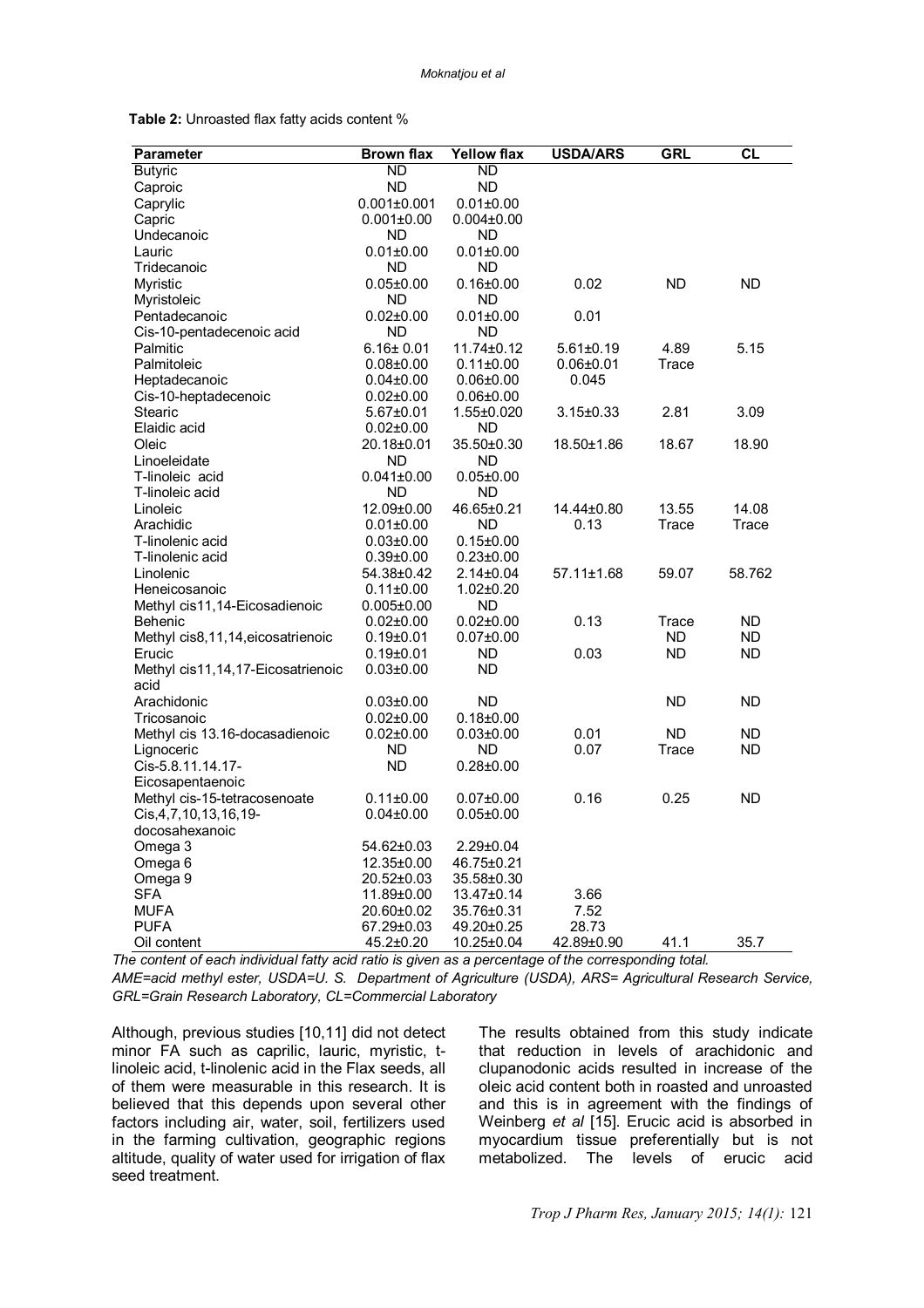| <b>Fatty Acid</b><br>ratio | <b>Brown</b><br><b>Flax</b><br>roasted<br>at 150°C | <b>Brown</b><br><b>Flax</b><br>roasted at<br>200 °C | <b>Brown</b><br><b>Flax</b><br>roasted at<br>250 °C | <b>Brown</b><br><b>Flax</b><br>roasted at<br>300 °C | <b>Brown</b><br><b>Flax</b><br>roasted at<br>350 °C | Unroasted<br><b>Brown Flax</b> | <b>Unroasted</b><br>Yellow<br><b>Flax</b> |
|----------------------------|----------------------------------------------------|-----------------------------------------------------|-----------------------------------------------------|-----------------------------------------------------|-----------------------------------------------------|--------------------------------|-------------------------------------------|
| P/L                        | 0.52                                               | 0.53                                                | 0.54                                                | 0.55                                                | 0.54                                                | 0.51                           | 0.25                                      |
| S/L                        | 0.48                                               | 0.45                                                | 0.47                                                | 0.47                                                | 0.50                                                | 0.47                           | 0.03                                      |
| O/L                        | 1.71                                               | 1.65                                                | 1.70                                                | 1.71                                                | 1.76                                                | 1.67                           | 0.76                                      |
| <b>SFA/USFA</b>            | 0.13                                               | 0.14                                                | 0.14                                                | 0.14                                                | 0.14                                                | 0.13                           | 0.16                                      |

**Table 3:** The ratio of palmitic, stearic and oleic/linoleic acid, saturated/unsaturated fatty acid in roasted and unroasted Flaxseeds at different temperatures



 **Figure 1:** Chromatogram of fatty acids in unroasted brown flaxseed



 **Figure 2:** Chromatogram of fatty acids in unroasted yellow flaxseed

in foods are limited, in part, over concerns that it may adversely affect heart tissues [16]. The daily intake of erucic acid is restricted (500 mg/day) by Australia Food Standards [16]. It is clear that unroasted flax seed of brown type contains erucic acid (0.19  $\pm$  0.01 %) but this FA is destroyed by upward trends of temperature during the roasting period.

In Choo *et al*'s study, the amount of total USFA in flaxseed was 87 – 91 % while the amount of total SFA ranged from 9 to 12 % [14] which confirms our results (Table 1). Moreover, linolenic is the major FAs in brown type as reported by Daun *et al* [17].